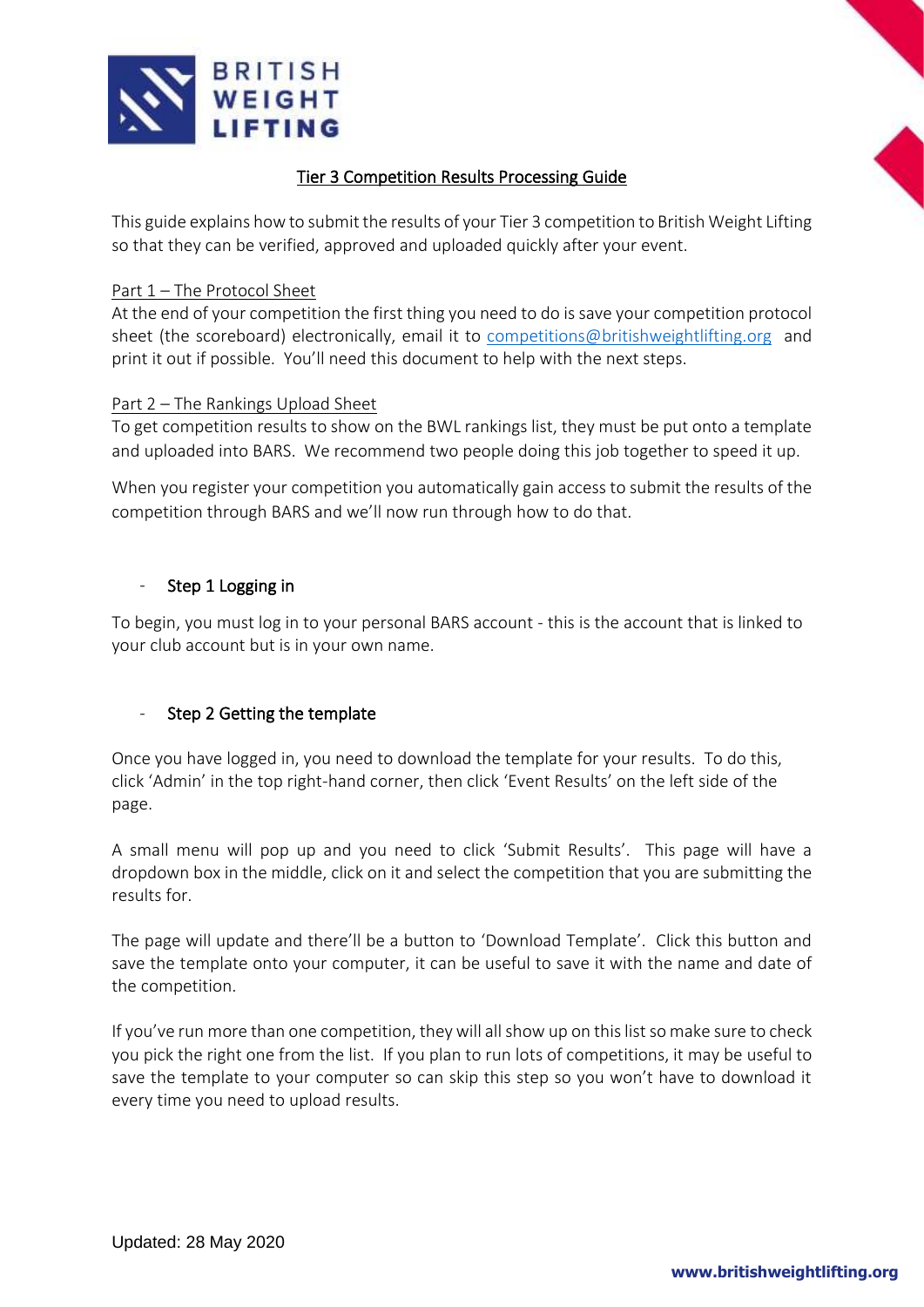

### Step 3 Preparing to fill in the template

To fill in the template, you need two sets of information; the protocol sheet, and the entry report for your competition. You've already got the protocol sheet so now we'll look at how to get the entry report.

Log in to your club account – to change from your personal account, click the menu button in the top-right corner and select the club account. Once in the club account, click 'Admin', then 'Events' on the left side of the page, then 'Competition'. You'll now have a list of competitions that you can access as an administrator. Find the competition you are working on and click the cog icon on the right side of the page, this takes you into the admin panel for the event.

Inside the admin panel there is a menu on the left side of the page, you need to find and click on 'Reports' and then click to download the 'Lifters Report'. The lifters report will contain all the entry information for your competition, and most importantly for this task, the membership number for every lifter who entered your event.

### Step 4 Filling in the template

Now you've got all the paperwork you need to fill in your results template and upload it into BARS. Below is a miniature version of the template with some notes on how and what to put in each field.

| Field<br>Name | Lifter<br>membership ID | Official<br>member ID | Lift Date   | Age<br>Category | Bodyweight            | Snatch<br>weight<br>$1 - 3$ | Clean &<br>jerk<br>weight<br>$1 - 3$ |
|---------------|-------------------------|-----------------------|-------------|-----------------|-----------------------|-----------------------------|--------------------------------------|
| What          | The                     | The                   | The date    | Select the      | Put in the            | For good lifts just         |                                      |
| to put        | membership              | membership            | the         | age             | lifter's exact        | type in the number,         |                                      |
| in            | number for the          | number for            | competition | category        | bodyweight            | e.g., 45                    |                                      |
|               | lifter                  | the center            | took place. | from the        | from weigh in.        |                             |                                      |
|               |                         | referee               | Take care   | dropdown        | <b>BARS</b> will then | For no lifts put a          |                                      |
|               |                         |                       | to type it  | list. Make      | automatically         | minus sign in front         |                                      |
|               |                         |                       | the same    | sure to         | put them in           | e.g., $-45$                 |                                      |
|               |                         |                       | way as in   | check the       | the right             |                             |                                      |
|               |                         |                       | the column  | age ranges      | category              | If no attempt, then         |                                      |
|               |                         |                       | title       | in the TCRR     |                       | put in a '0'                |                                      |
|               |                         |                       |             |                 |                       |                             |                                      |

Things to remember:

- o Do not add any columns or tabs to the template. The system will reject your upload if you change any of the formatting.
- $\circ$  If a lifter didn't make any attempts but did weigh in, still include them but set the weight attempt fields (columns F-K) to '0'
- o You should already know the center referee's membership number from when you